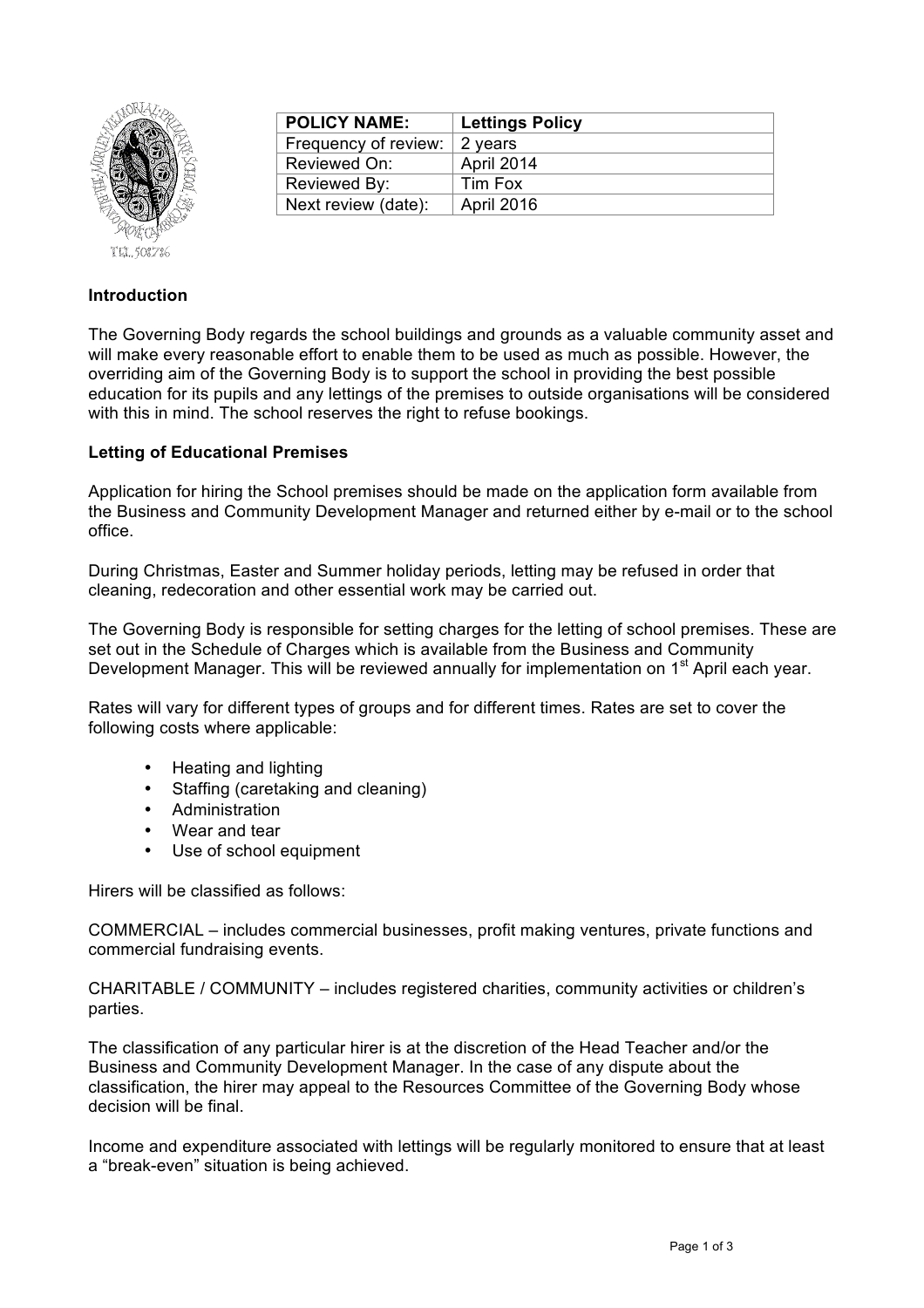## **Conditions of Hire**

Conditions for hire are as follows:

- 1. PAYMENT For one off hire, payment in full will be required on booking. Regular users (who book blocks of 10 weeks or more) will be invoiced monthly.
- 2. CANCELLATION Cancellations should be made by phone, e-mail or in writing to the Business and Community Development Manager at least 24 hours before the proposed letting, otherwise the Hirer will still be liable for the cost of letting the premises, except in exceptional circumstances agreed by the Business and Community Development Manager. The school will seek to recover any additional costs incurred which are unavoidable and result directly from the cancellation of a letting.

In the event of the school needing to cancel an agreed letting, as much notice as possible will be given (if possible, at least one month in the case of a regular, as opposed to one-off booking). However, the school will not be liable for any claim for compensation, other than the return of any advance payments / deposit money received.

- 3. DEPOSIT Some lettings may require a deposit to be paid on booking the facilities.
- 4. FIRE Hirers should familiarise themselves with the position of escape routes, fire alarms and fire fighting equipment. Notices regarding the procedures to be taken in the event of fire should be studied and the information disseminated. Fire exits must not be blocked or locked, nor should furniture, equipment or other obstructions be placed in corridors during the letting.
- 5. INSURANCE The County is insured only in respect of its own liabilities to third parties. **Hirers must ensure they are insured for injuries to their members and others, and for theft of or damage to their own and County property.** Hirers must ensure the school has a copy of their current Public Liability insurance certificate for its files. For private hirers booking a non commercial let, on payment of an additional premium, the school is able to arrange insurance through a policy taken out by Cambridgeshire County Council. Hirers should complete the Hirers' Liability Cover form if they wish to take this out.
- 6. DAMAGE AND BREAKAGES All damages and breakages should be reported to the school immediately. Particular care should be taken when dealing with broken glass. Hirers are responsible for any damage to the buildings, furniture and equipment. If any additional expense is incurred in the removal and replacement of furniture, or any exceptional cleaning becomes necessary as a result of the use of the premises, the person hiring the building will be responsible for any such expense.
- 7. SAFETY AND SECURITY Hirers should ensure that any equipment they bring into the school or use in the school is safe and suitable for the use to which it is put. Electrical equipment used must carry a current PAT test label. If organising an event where public order may be a problem, Hirers are to ensure that adequate precautions are taken. Consideration should be given as to the need to have stewards to prevent unauthorised entry. Children must be supervised at all times when using school premises.
- 8. RISK ASSESSMENTS The Hirer cannot rely on the school's risk assessments for any activities carried out during the letting and must complete their own risk assessments as required, relevant to the activity, which should be available to the school on request.
- 9. DISCLOSURE AND BARRING SERVICE ("DBS") CHECKS Hirers running a club/group that involves children are responsible for ensuring that they, together with their